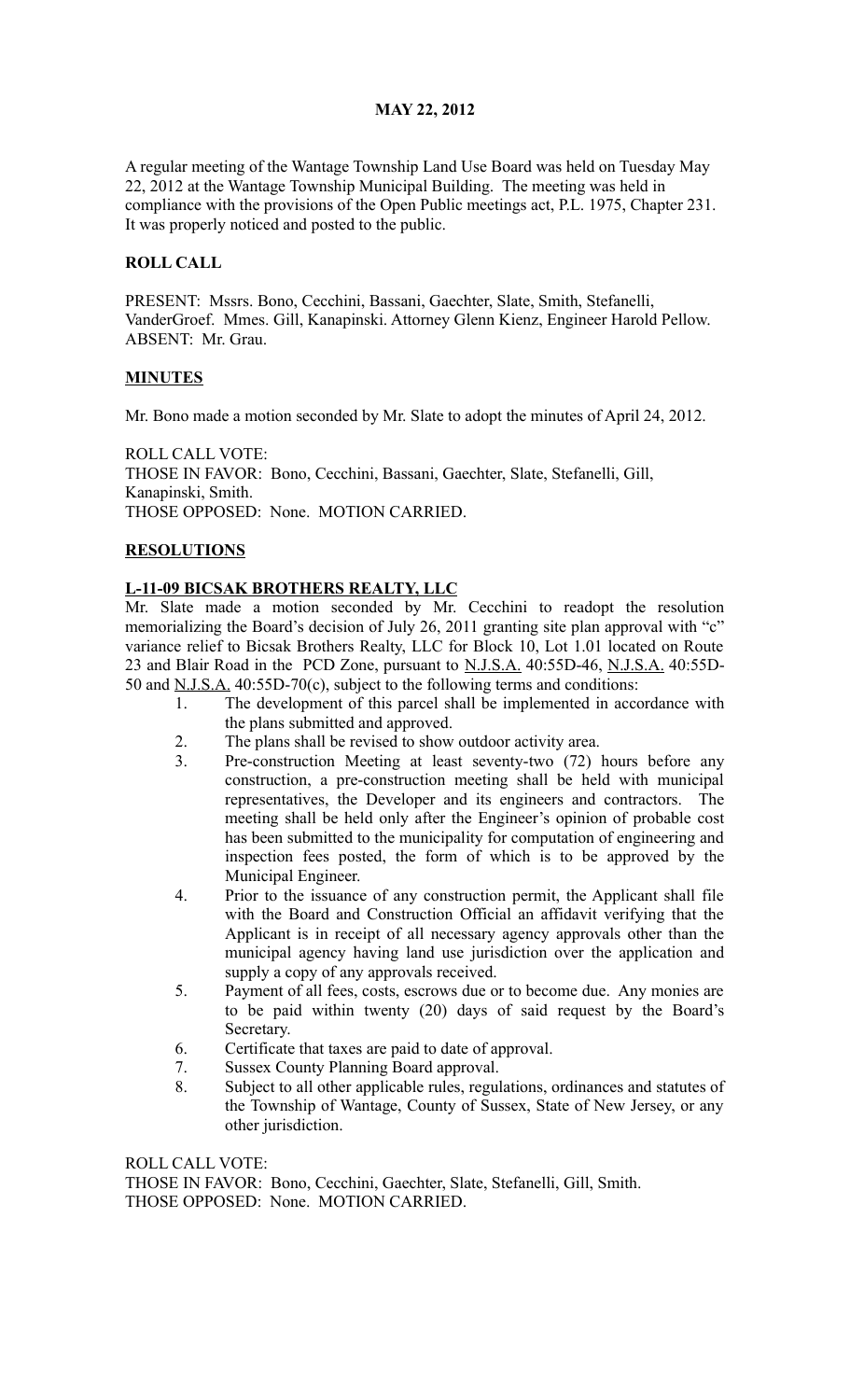### **APPLICATIONS**

#### **L-31-2006 CHRISTIAN LEONE PROPERTIES III, LLC**

The applicant is requesting an extension of preliminary major subdivision approval. The original approval was granted June 19, 2007. An extension to July 17, 2012 was granted on June 29, 2010 and memorialized on August 24, 2010. The property is known as Block 117, Lot 32.01 and is located on Route 565.

The Board discussed granting a one-year extension to July 17, 2013.

Mr. Slate made a motion seconded by Mr. Cecchini to grant the approval.

ROLL CALL VOTE: THOSE IN FAVOR: Bono, Cecchini, Gaechter, Slate, Stefanelli, Gill, Kanapinski, Smith. ABSTAINED: Bassani. THOSE OPPOSED: None. MOTION CARRIED.

# **L-12-03 CHRISTIAN LEONE PROPERTIES II, LLC**

The applicant is requesting minor subdivision approval for Block 26, Lot 5.01 located on Old Route 84.

Attorney Michael Gaus and Engineer Mark Gimigliano of Dykstra Walker Design Group appeared before the Board on behalf of the applicant.

Mr. Smith indicated that the Board had a site walk on the property and that a subcommittee meeting had taken place in late March or early April.

Mr. Gaus and Mr. Gimigliano made a brief presentation of the application, now being amended to allow the remaining lot, Lot 5.01, to have road frontage on Old Route 84. Mr. Gimigliano introduced Exhibit A1, a colored version entitled "Minor Subdivision Plans" outlining the proposed lot lines and driveways.

Mr. Pellow's report dated January 30, 2012 last revised May 16, 2012 was reviewed. Item 2b indicated that variances for lot frontage for Lot 5.01 and for the dwelling to be constructed outside the 20,000 sq.ft. of contiguous, non-constrained land for Lot 5.06 would be needed. Mr. Gimigliano stated that the location was the most suitable for the new home and that it was an area that was already cleared and fewer trees would need to be removed. Also it would be the most suitable in order to accommodate the septic system so that it would not be too close to the house and/or near the driveway. It was discussed that the following items would be needed: County Planning Board review, a DEP General Permit to construct the access drive through Lots 5.06 and 5.01 due to wetlands and wetland transition areas, a deed for the road dedication of Old Route 84 and the wetlands to be conveyed as conservation easements and run with the land, the drive to be paved 20 feet wide up to the point where it branches off into the house on Lot 5.06. A driveway permit will be needed at the time of building permit application. The applicant has proposed separate drives, which will have to be approved by the NJDEP. The applicant asked to reserve the right to go back to a common driveway should the DEP not approve the separate driveways. It was discussed that a drainage easement would be needed so that the Township can construct a storm drain in the future to outlet onto Lot 5.06, 30 feet above the intersection of the proposed drive with Old Route 84; the applicant agreed to do this. The drive into the proposed house on Lot 5.01 being almost one-half mile in length should be paved where the grade exceeds 6%; otherwise, severe erosion will take place. Additional cross drains may be needed under the drive, which will be determined at the time of construction. A joint maintenance agreement will be needed for the common driveway. Mr. Gaus and Mr. Gimigliano discussed the possibility of not having to pave the areas of the driveway where the grade exceeds 6% since paving would require more storm water management which means the basins get bigger and possibly they could kick in more DEP regulations. The Board did not agree with this request, as the applicant was not being asked to pave the entire driveway only some areas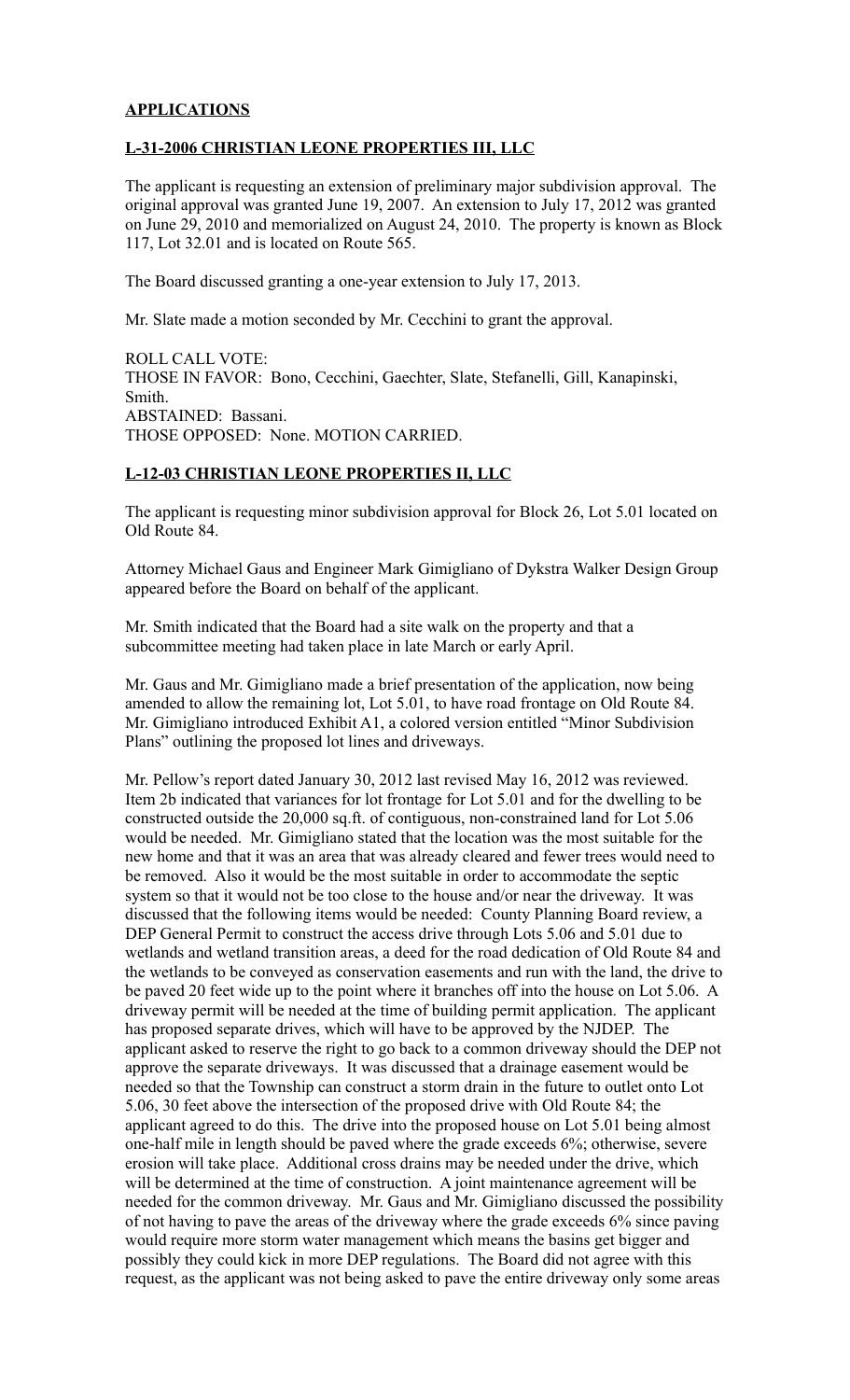to stabilize the drive and some areas for emergency vehicles to pull over to allow for a tanker truck to pull out while the other one was coming in and an area near the house for emergency vehicles and commercial vehicles turn around.

Mr. Pellow indicated in his report that a Letter of Interpretation had been obtained. A discussion followed regarding the standard language of a conservation easement. The Board authorized Mr. Kienz to review the easement with Mr. Gaus in order to find the appropriate language.

Item 14 of the report stated that the sight distance from the driveway up and down Old Route 84 was satisfactory, Item 15 stated that the application met the definition of a major development and that all the stormwater aspects associated with a major development had been satisfactorily addressed. Item 16 referred to a maintenance manual prepared in accordance with N.J.A.C. 7:8-5.8, and per the guidelines of the NJDEP Best Management Practices Manual which must be submitted for review and approval. The applicant to deposit \$1,800.00 in the Township Road Trust Fund prior to any deeds being signed. The tire dump will have to be removed. It was discussed they would have 30 days to remove it. The applicant requested more time, the Board did not agree. Mr. Bassani inquired about the railroad bed. It was discussed that the applicant owned it and that it had been abandoned. Ms. Kanapinski asked why the two driveways were being proposed. Mr. Smith indicated that it would avoid problems with maintenance.

The meeting was opened to the public. Mr. Eric Hansen was concerned with the driveways crossing the wetlands. Mr. Smith indicated that the DEP had to make that decision and that the Board had no jurisdiction over it. Mr. Hansen also indicated that he thought only one driveway, one dwelling would be allowed. Mr. Smith and Mr. Kienz indicated to him that the applicant was proposing one driveway per dwelling on two separate pieces of property, pending DEP approval.

There were no other members of the public wishing to come forward on this application. The meeting was closed to the public and opened to the Board.

Mr. Cecchini made a motion seconded by Mr. Bono to approve this application subject to DEP approval of the two driveways, the long driveway to be approved by Mr. Pellow, and subject to Mr. Pellow's report last revised May 16, 2012. A discussion followed regarding the applicant having driveway permits prior to perfecting the subdivision. It was decided that it would be figured out administratively.

ROLL CALL VOTE: THOSE IN FAVOR: Bono, Cecchini, Bassani, Gaechter, Slate, Stefanelli, Gill, Kanapinski, Smith. THOSE OPPOSED: None. MOTION CARRIED.

#### **L-12-12 ANNE KUPERUS (ROYAL PONTIAC/GMC)**

Mr. Kienz wished to disclose that in the past he had done some work for the Kuperus family. It was decided that there would be no conflict with Mr. Kienz staying for this hearing.

The applicant is proposing to annex 2.007 acres from Lot 54.01 and all of Lot 54.03 containing 1.003 acres to Lot 52.02, resulting in a lot area of 5.847 acres. Existing Lot 54.02 to be annexed to Lot 54.01, resulting in a lot area of 11.048 acres. The property is known as Block 2, Lots 52.02, 54.01, 54.02, and 54.03 and is located on Route 23.

Surveyor Eric Smart and Mr. Myles Kuperus appeared before the Board. Mr. Smart stated that there were no variances being requested and that there were no new lots being proposed.

Mr. Pellow's report dated May 11, 2012 and revised May 17, 2012 was reviewed. Under existing conditions, Mr. Pellow stated that the information had been supplied on a revised map. Item 4 stated that a drainage easement would be needed from Lot 54.01 to